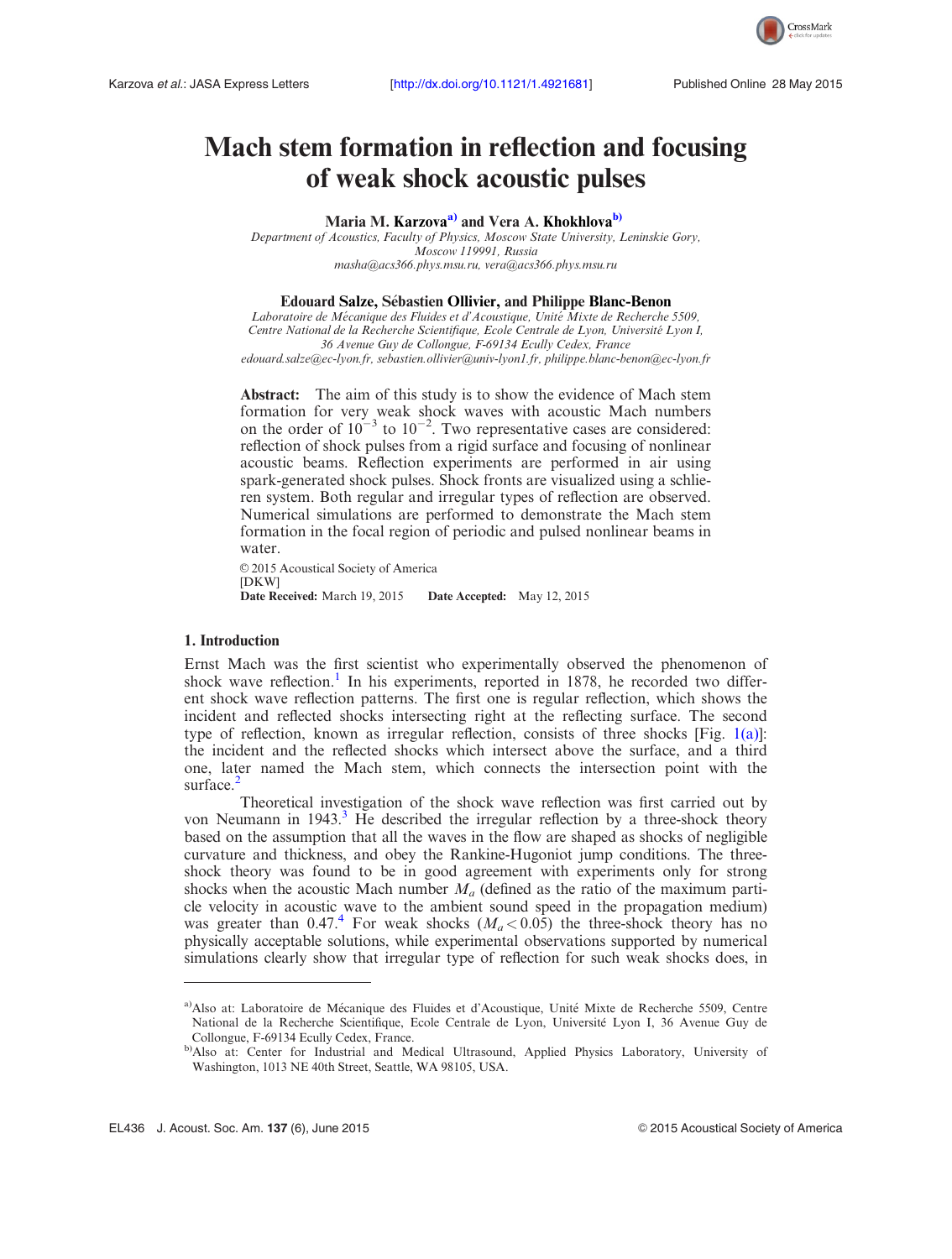<span id="page-1-0"></span>

Fig. 1. (Color online) (a) Sketch illustrating the irregular type of reflection. (b) Illustration of the experimental setup: 1—shock acoustic pulse, 2—a spark source, 3—a rigid surface, 4—reflection pattern consisting of incident and reflected fronts, 5—QTH continuous light source, 6—a spherical mirror, 7—a beam splitter, 8—an optical knife, and 9—a high-speed camera (Phantom V12 CMOS). Solid lines with arrows illustrate the trajectory of the light beam in the absence of acoustic wave.

fact, exist.<sup>4</sup> The conflict between three-shock theory and experimental results is known as the von Neumann paradox, and irregular reflection pattern in this case is called the von Neumann reflection. Existing studies to resolve the von Neumann paradox are mainly in the framework of aerodynamics and consider only step shocks with acoustic Mach numbers  $M_a$  greater than 0.035.<sup>5–9</sup> While step shocks are typical for aerodynamics, acoustic shock waves usually have more complicated waveforms of an N-wave (sonic boom waves), blast waves, sawtooth waves, and others. In addition, in nonlinear acoustics the values of acoustic Mach number  $M_a$  are on the order of  $10^{-3}$ , which is at least one order smaller than in aerodynamics. The reflection of such very weak, but nonetheless strongly nonlinear acoustic waves has not been studied to the same extent.

Nonlinear reflection of acoustic shock waves from a rigid surface was investigated numerically in a recent work (Ref. [10\)](#page-6-0), where cases of an ideal plane N-wave and periodic sawtooth wave were studied in comparison with a step shock. It was shown that depending on the value of a critical parameter  $a$  introduced as  $a$ shown that depending on the value of a critical parameter a introduced as a  $\sin \varphi / \sqrt{2 \beta M_a}$  (here  $\varphi$  is the grazing angle of the incident wave and  $\beta$  is the coefficient of nonlinearity of the propagation medium) the type of reflection could vary from weak von Neumann reflection to von Neumann reflection and finally to a regular reflection.<sup>[10](#page-6-0)</sup> The term "weak von Neumann reflection" was introduced by the authors of Ref. [10](#page-6-0) to describe the reflection pattern for almost grazing incidence when the reflected shock does not exist, but the initial plane incident shock has a curvature close to the surface. The von Neumann reflection is an irregular reflection regime characterized mainly by the continuous slope of the shock front along the incident shock and the Mach stem.<sup>[4](#page-6-0)</sup> These types of reflection were successfully observed experimentally for periodic sawtooth waves  $(M_a = 2.3 \times 10^{-4})$  in water, <sup>[11](#page-6-0)</sup> and values of the critical parameter *a* corresponding to each reflection regime were determined. Irregular reflection of spherically divergent spark pulses was observed in numerical experiments, $\frac{12}{12}$  $\frac{12}{12}$  $\frac{12}{12}$  but no quantitative analysis of values of the critical parameter a was done.

Mach stem formation for acoustic weak shock waves occurs not only in the case of reflection from rigid boundaries, but it can also be observed in other interactions of two shock fronts. Focusing of axially symmetric beams is the situation most similar to the reflection from the rigid surface: the normal derivative of the pressure on the axis of focused beam and at the rigid surface in reflection wave pattern is equal to zero. Thus, one can expect a process similar to Mach stem formation in the focal region of nonlinear beams. For step shock cases the Mach stem formation was indeed observed experimentally<sup>[13](#page-6-0)</sup> and in simulations<sup>[9](#page-6-0)</sup> for focusing of shocks. The process of two shock collision in one period of a continuous wave generated by a plane piston source was studied numerically,<sup>[14](#page-6-0)</sup> but it was not considered as similar to Mach stem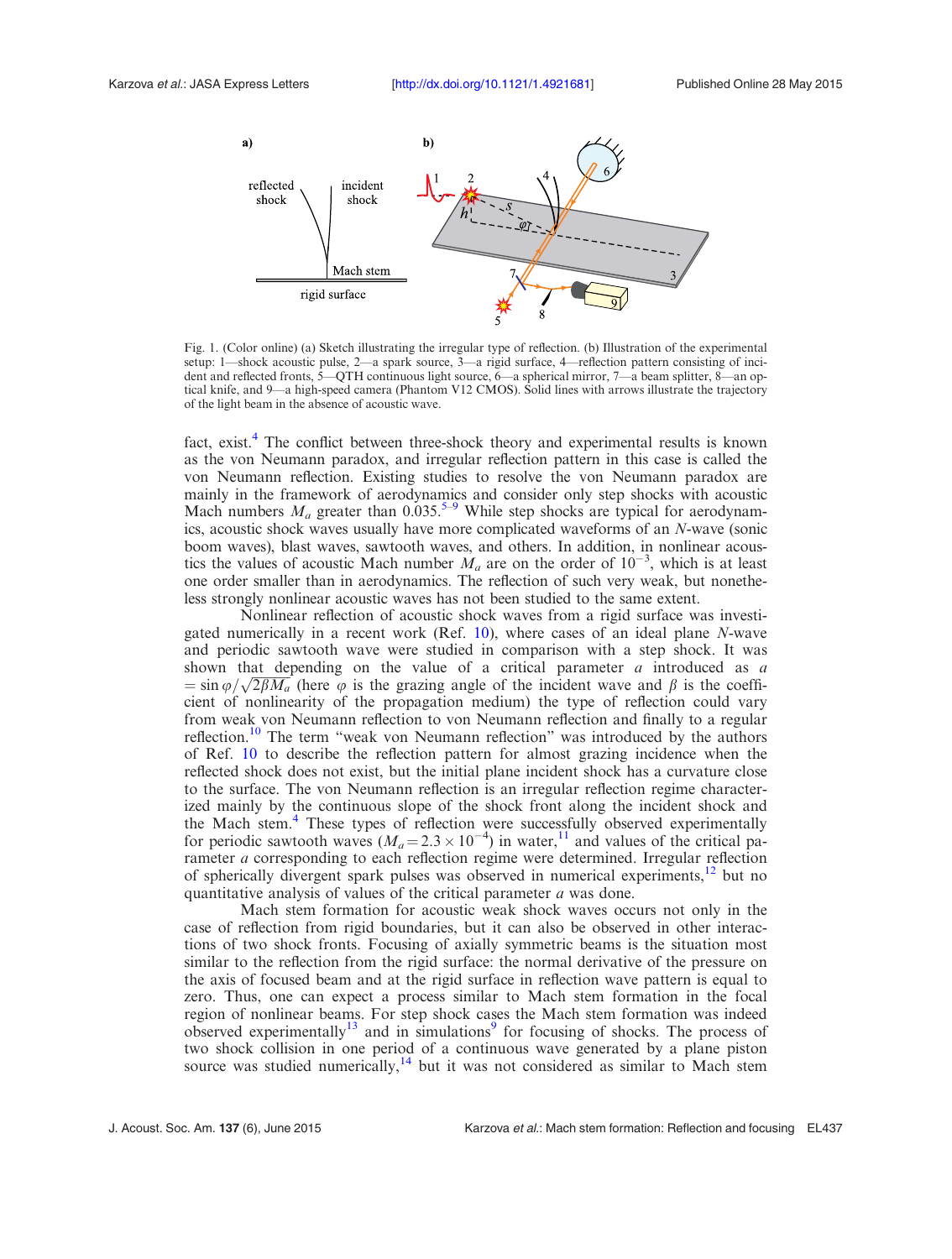formation process and thus the structure of the wavefronts in the region of weak shock interaction was not shown.

In this letter, we focus on interactions of shock fronts when waves are (i) very weak ( $M_a$  is on the order of  $10^{-3}$  to  $10^{-2}$ ), (ii) have waveforms typical for acoustics (N-waves, sawtooth waves, and bipolar pulses). The goals are to demonstrate experimentally how irregular reflection occurs in air for very weak spherically diverging spark-generated pulses resembling the N-wave and to evaluate the values of the critical parameter a for different types of reflection. This complements earlier experimental observations on irregular reflections of plane periodic waves in water (Ref. [11](#page-6-0)) since spherical divergent waves, single pulses, propagation in air, and variation in acoustic Mach number were considered. The qualitative analogy of the Mach stem formation in a focal region of nonlinear periodic and pulsed ultrasound beams was demonstrated numerically in water using the Khokhlov-Zabolotskaya-Kuznetsov (KZK) equation.

## 2. Nonlinear reflection of spark-generated shock pulses in air: Optical measurements

The experimental setup designed for optical visualization of shock wave reflection from a rigid surface is shown in Fig.  $1(b)$ . Acoustic shock waves (1) were produced by a 15 kV electric spark source (2) with 21 mm gap between tungsten electrodes (its calibration is described in detail in a previous paper).<sup>15</sup> The generated wave (1) was a short pulse of about  $30 \mu s$  duration, beginning with a shock front followed by a narrow compression phase and then by a smooth rarefaction phase. Spherically divergent acoustic pulses reflect from the rigid surface  $(3)$ , located at a distance h under the spark. The emerging reflection pattern  $(4)$  was visualized using a schlieren method.<sup>[16](#page-6-0)</sup> The schlieren system was composed of a quartz tungsten halogen (QTH) continuous white light source (5) mounted in the geometrical focus of a spherical mirror (6) with 1 m radius of curvature, a beam splitter (7), an optical knife (a razor edge, 8), and a high-speed Phantom V12 CMOS camera (9) with exposure time set to  $1 \mu s$ . Light beam was transmitted through the beam splitter  $(7)$  and through the test zone of the acoustic pulse reflection. Then, the light reflected from the mirror (6), intersected the test zone once again, and propagated back to the beam splitter [solid lines with arrows in Fig.  $1(b)$ ]. Spatial variations of the light refractive index  $n$  caused by the acoustic wave led to deviation of part of light rays from the initial propagation direction. Light rays that were not deflected by acoustic pressure inhomogeneities were blocked by the optical knife (8) located at the focus of the beam. Deflected rays bent around the razor edge (8) were captured by the high-speed camera (9) to form a schlieren image. Double passing of the light beam through the test zone provided better contrast of the image. Since the brightness of these images is proportional to the gradient of the acoustic pressure,  $\frac{16}{16}$  they depict qualitatively the reflection pattern of the front shock of the pulse.

For visualizing the reflection pattern, an initial series of schlieren images was recorded without acoustic wave to obtain the averaged background image. A second series of images was recorded with the presence of acoustic wave. Raw images in the second series were dark and the front structure was not clearly seen without additional data processing. The averaged background image was subtracted from every recorded image of the reflection pattern; this subtraction resulted in reduction of noise and enhancement of the image contrast. An additional processing was the averaging of twenty images obtained from different sparks for a fixed source and reflection point configuration. In these images, the position of the reflection point varied by less than 5 mm and the reflection patterns were juxtaposed before averaging. Schlieren images  $[(19.5 \pm 0.2)$  mm width  $\times$  (12.2  $\pm$  0.2) mm height] of the reflection patterns obtained in this way are presented in Fig. [2](#page-3-0).

In order to investigate independently the effect of the pressure level and the incident angle  $\varphi$  on the reflection pattern, we chose the position of the spark source so that the distance s between the source and the reflection point was the same for each angle  $\varphi$  considered in the study [Fig. [1\(b\)\]](#page-1-0). The results are given in Fig. [2](#page-3-0) for two values of acoustic Mach number  $M_a$  (i.e., two distances s between the source and the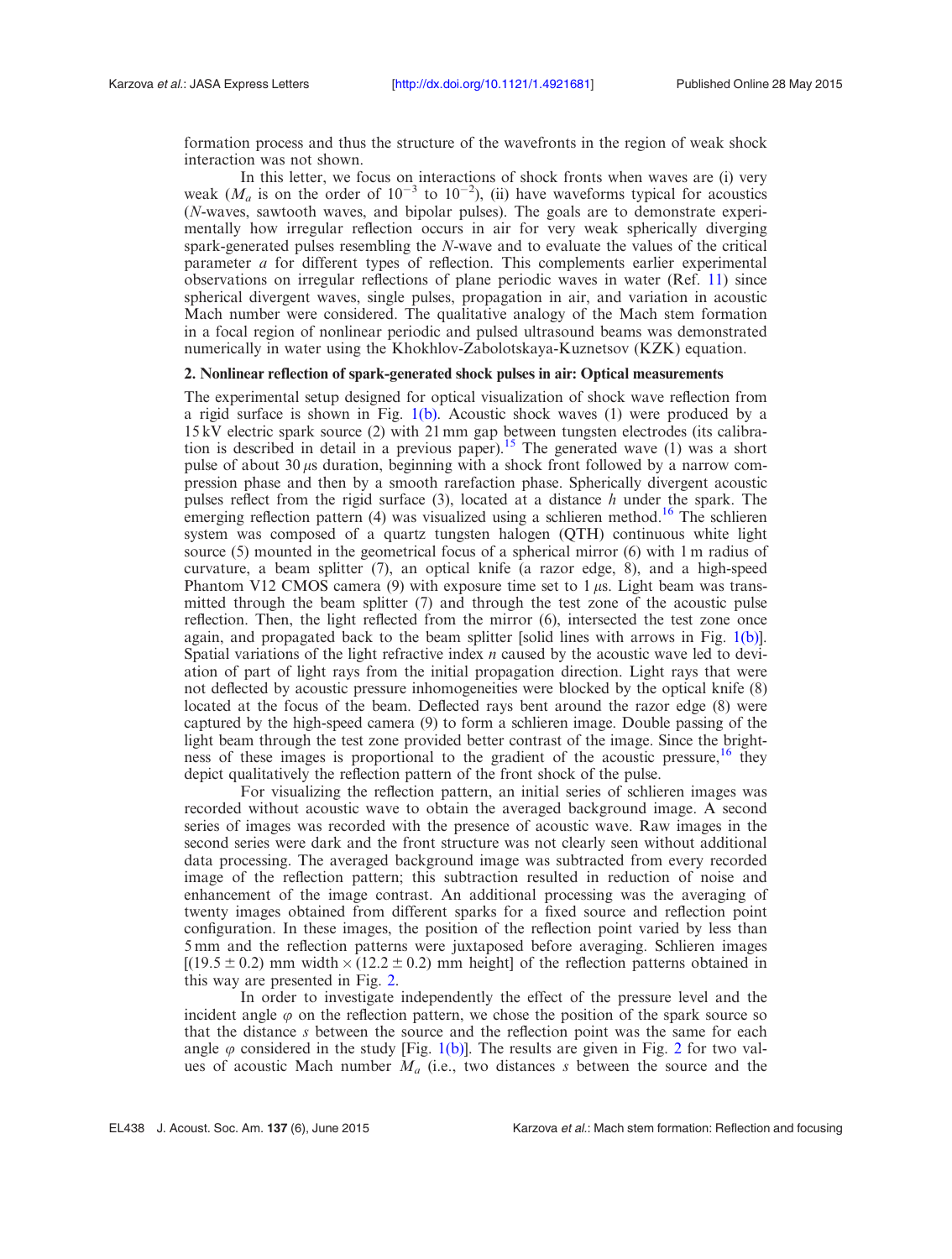<span id="page-3-0"></span>

Fig. 2. (Color online) Optical visualization of a front shock reflection from a rigid surface. Reflection point is positioned 4.6 cm (a) and 20.7 cm (b) away from the spark source. The rigid surface is located in the bottom of each image; the wave propagates from left to right.

reflection point) and different values of the incident angle  $\varphi$ . The series of frames in Fig. 2(a) was obtained at a distance  $s = (46 \pm 4)$  mm away from the spark source, which corresponded to an acoustic pressure amplitude for the incident wave  $p_0 = (6.2 \pm 0.5)$  kPa and a value of the acoustic Mach number  $M_a = (0.044 \pm 0.004)$ . To estimate the value of the acoustic Mach number we used its definition for the plane wave:  $M_a = p_0/\gamma p_{\text{atm}}$ , where  $\gamma = 1.4$  is the adiabatic index for air and  $p_{\text{atm}} = 100 \text{ kPa}$  is the atmospheric pressure. For the series of frames in Fig. 2(b), experimental parameters were  $s = (207 \pm 7)$  mm,  $p_0 = (0.84 \pm 0.04)$  kPa, and  $M_a = (0.0060 \pm 0.0003)$ . The coefficient of nonlinearity  $\beta$  was equal to 1.2 for the experimental conditions of the relative humidity of 49% and temperature of 292 K.

For the grazing angle  $\varphi = 0^{\circ}$  the spark source was located right at the reflecting surface  $(h = 0)$ . In this case no reflected shock was observed for both values of acoustic Mach number  $M_a$  (cases  $\varphi = 0^\circ$  in Fig. 2). The same pattern was achieved also for the angles  $\varphi \le 7^{\circ}$  when  $M_a = 0.044$  and for  $\varphi \le 5^{\circ}$  when  $M_a = 0.006$  (not shown here). Whether the absence of visible reflected shock is a confirmation of the weak von Neumann reflection regime or is the result of not enough sensitivity of the schlieren system still remains an open question. With further increasing the incident angle  $\varphi$ , one can clearly observe the irregular type of reflection with Mach stem formed close to the surface ( $\varphi = 14^{\circ}$  for  $M_a = 0.044$  and  $\varphi = 7^{\circ}$  for  $M_a = 0.006$ ). There were no visible slopes discontinuities between Mach stem and the incident shock which is a feature characteristic for von Neumann reflection. Then for  $\varphi \ge 20^{\circ}$  ( $M_a = 0.044$ ) and  $\varphi \ge 8^{\circ}$  ( $M_a = 0.006$ ) the regime of reflection is modified into regular reflection with incident and reflected shocks merged right at the surface [cases  $\varphi = 21^{\circ}$  and 30° in Fig. 2(a);  $\varphi = 12^{\circ}$  and 30° in Fig. merged right at the surface [cases  $\varphi = 21^\circ$  and 30° in Fig. 2(a);  $\varphi = 12^\circ$  and 30° in Fig. 2(b)]. Experimental values of the critical parameter  $a = \sin \varphi / \sqrt{2 \beta M_a}$  corresponding to each observed reflection regime are given in Table 1. Note that within experimental error

Table 1. Experimental values of the critical parameter  $a$  for different types of reflection. Data were obtained for two distances from the spark source.

| Experimental parameters                         |                                                 | Weak von Neumann reflection                    | von Neumann reflection                       | Regular reflection    |
|-------------------------------------------------|-------------------------------------------------|------------------------------------------------|----------------------------------------------|-----------------------|
| $M_a \times 10^{-2}$<br>$s$ (mm)<br>$p_0$ (kPa) | $4.4 \pm 0.4$<br>$46 \pm 4$<br>$6.2 \pm 0.5$    | Probably occurs for<br>$a \le (0.38 \pm 0.05)$ | $(0.38 \pm 0.05) < a$<br>$< (1.05 \pm 0.15)$ | $a > (1.05 \pm 0.15)$ |
| $M_a \times 10^{-3}$<br>$s$ (mm)<br>$p_0$ (kPa) | $6.0 \pm 0.3$<br>$207 \pm 7$<br>$0.84 \pm 0.04$ | Probably occurs for<br>$a \le (0.58 \pm 0.2)$  | $(0.58 \pm 0.2) < a$<br>$< (1.1 \pm 0.3)$    | $a > (1.1 \pm 0.3)$   |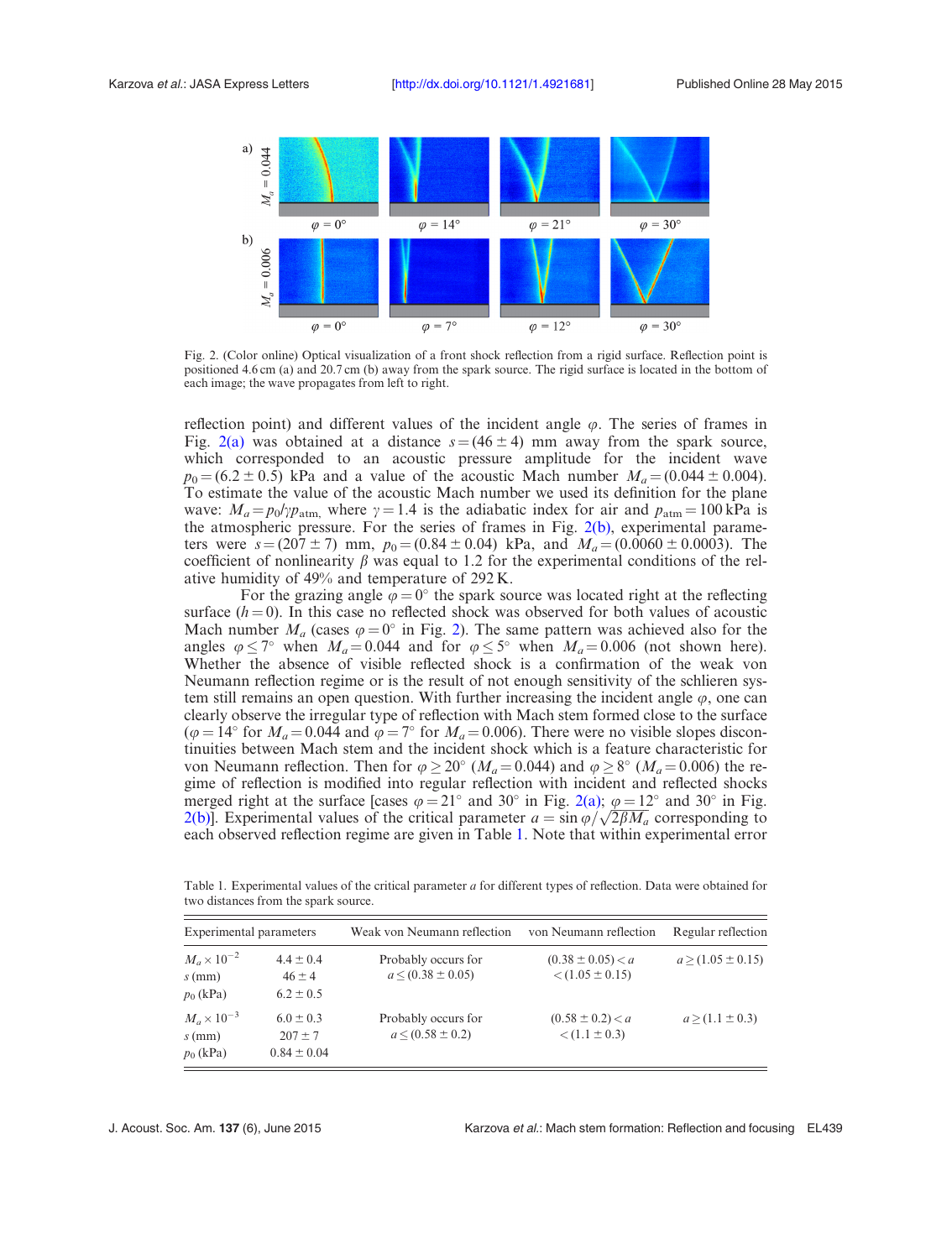the transition between the different reflection regimes occurs for similar values of the critical parameter a.

Both amplitude p and grazing angle  $\varphi$  of the acoustic pulse change while the pulse propagates along the surface that leads to the change of the "current" value of the critical parameter  $a$ . As a result, the reflection pattern has a dynamic character changing with the propagation distance. This was confirmed in the experiment: the length of the Mach stem increased when the pulse propagated along the surface. For three consecutive schlieren images obtained at different distances from the spark along the surface (Fig. 3), both parameters  $M_a$  and  $\varphi$  were decreasing and therefore had different effect on the value of a. Increasing of the Mach stem length means that the value of a was decreasing and the variation of the grazing angle  $\varphi$  had stronger effect on *a* than the variation of the Mach number  $M_a$ .

# 3. Mach stem formation in focused nonlinear acoustic beams: Numerical modeling in water

Mach stem formation in the focal area of nonlinear periodic and pulsed ultrasound beams was demonstrated numerically using the KZK nonlinear evolution equation.<sup>[17](#page-6-0)</sup> The equation is valid for small focusing angles and  $M_a \ll 1$  which are exactly the cases of interest here. For axially symmetric beams the KZK equation can be written in dimensionless form as

$$
\frac{\partial}{\partial \Theta} \left[ \frac{\partial P}{\partial \sigma} - NP \frac{\partial P}{\partial \Theta} - A \frac{\partial^2 P}{\partial \Theta^2} \right] = \frac{1}{4G} \left( \frac{\partial^2 P}{\partial R^2} + \frac{1}{R} \frac{\partial P}{\partial R} \right).
$$
(1)

Here  $P = p/p_0$  is the acoustic pressure normalized by its initial amplitude  $p_0$ ,  $\sigma = x/F$  is the coordinate along the beam axis normalized by the focal length of the source  $F$ ,  $R = r/a_0$  is the radial propagation coordinate normalized by the radius of the source  $a_0$  $\Theta = 2\pi\tau/T_0$  is the dimensionless time,  $\tau = t - x/c_0$  is the retarded time,  $c_0$  is the ambient sound speed, and  $T_0$  is the duration of the signal (for a harmonic wave it is one period of wave). Equation (1) accounts for the combined effects of nonlinearity, diffraction, and absorption characterized, respectively, by three dimensionless parameters N, G, and A:  $N = 2\pi F \beta p_0/\rho_0 c_0^3 T_0$  is the nonlinear parameter, where  $\rho_0$  is the ambient density;  $G = \pi a_0^2/c_0FT_0$  is the diffraction parameter; and  $A = 2\pi^2 bF/\rho_0 c_0^3 T_0^2$  is the absorption parameter, where b is the dissipation coefficient.<sup>[18](#page-6-0)</sup> Equation  $(1)$  was solved numerically in finite differences using a previously developed algorithm.<sup>14,19</sup> The boundary condition was set as a piston focused source. Initial waveforms were a periodic harmonic wave and a bipolar pulse [Figs.  $4(c)$  and  $4(f)$ , frames "initial"]. The dimensionless parameters in the modeling were  $N = 1$ ,  $G = 10$ , and  $A = 0.0054$ , which are typical values for lithotripters and medical transducers used for therapy of soft tissues.<sup>20</sup>

First, consider results of modeling obtained for nonlinear propagation of focused periodic acoustic waves [Figs.  $4(a)$ - $4(c)$ ]. It is clearly seen that the spatial structure of the wave front is very similar to the von Neumann reflection: it contains one front intersecting the beam axis (the Mach stem) further dividing into two fronts at each distance from the axis [Figs. [4\(a\)](#page-5-0) and [4\(b\)\]](#page-5-0). A continuous slope can be seen between the focusing front and the Mach stem that distinguishes the von Neumann reflection regime. Note that the Mach stem structure corresponds to one shock in one period of the wave [Fig.  $4(c)$ , waveform 1], while there are two shocks in one period of



Fig. 3. (Color online) Three consecutive schlieren images from the high-speed camera obtained for the same position of the spark source ( $M_a = 0.044$  for the first frame).

EL440 J. Acoust. Soc. Am. 137 (6), June 2015 Karzova et al.: Mach stem formation: Reflection and focusing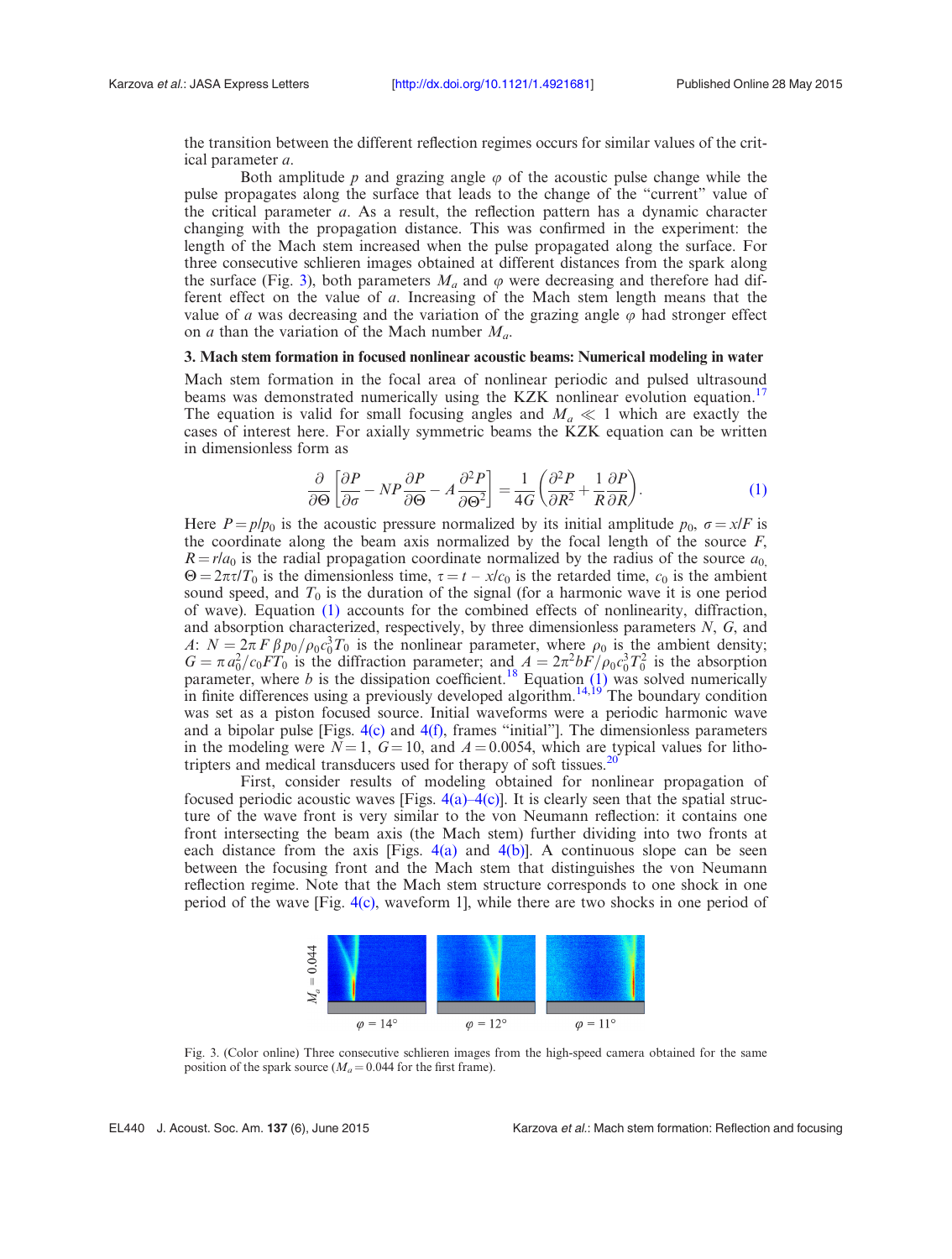<span id="page-5-0"></span>

Fig. 4. Mach stem formation in the focused beams of periodic waves [(a)–(c)] and bipolar pulses [(d)–(f)]. (a), (d) Temporal pressure waveforms at different transverse distances R from the beam axis. (b), (e) Temporal derivatives of the pressure waveforms shown on (a) and (d) correspondingly, i.e., numerical schlieren images. The darker greys indicate higher values of the derivatives. (c), (f) Initial waveform and waveforms at different radial distances  $R$  from the axis indicated by arrows in (b) and (e) correspondingly.

the wave away from the axis at  $R = 0.016$  [Fig. 4(c), waveform 2]. In Ref. [14](#page-6-0) it was shown that for the two shock structure in one period of the harmonic wave, the higher shock is coming from the edge of the source, and the lower shock is coming from its central part. The formation of the Mach stem structure in the focal area of acoustic beams is thus the result of nonlinear interaction of shock fronts of the edge and central waves. These two fronts merge, because the velocity of the shock depends on its pressure, $6$  the higher shock in the waveform propagates faster than the lower shock. These two shocks collide and the Mach stem forms in the beam region close to the axis.

In pulsed beams, the edge wave starts to collide with the central wave at the end of the pulse, therefore the second shock front and Mach stem structure form within an initially negative phase of the bipolar pulse  $[14 < \Theta < 16$  in Figs. 4(d) and 4(e)]. The front pattern in this case also resembles the von Neumann reflection with continuous slope between the fronts of the central wave and the Mach stem [Fig.  $4(d)$ ], but the front structure is blurred [Fig.  $4(e)$ ]. Smearing of the front structure occurs since the edge wave in the pulsed fields is smoother than in the periodic fields [Fig. 4(f), rear shocks of waveform 2 and waveform 3] and thus the values of the pressure derivative are less. When the edge wave front merges with that of the central wave, they turn into a sharp shock and provide the excess of the pressure amplitude on the rear shock [Fig. 4(f), waveform 1]. This excess of the pressure is clearly observed as the white area in  $[Fig, 4(d)]$  at the location of the Mach stem structure.

### 4. Conclusion

In acoustics, interaction of shocks can occur in similar ways in reflection from a rigid surface and in focusing of axially symmetric nonlinear beams. In this paper, these two cases were considered for very weak ( $M_a$  within the range from  $10^{-3}$  to  $10^{-2}$ ) acoustic waves of differing temporal structure (N-wave, sawtooth wave, and bipolar pulse). Reflection of N-waves was studied experimentally in air using an electric spark to create the acoustic wave and the schlieren system to visualize reflection patterns. Regular